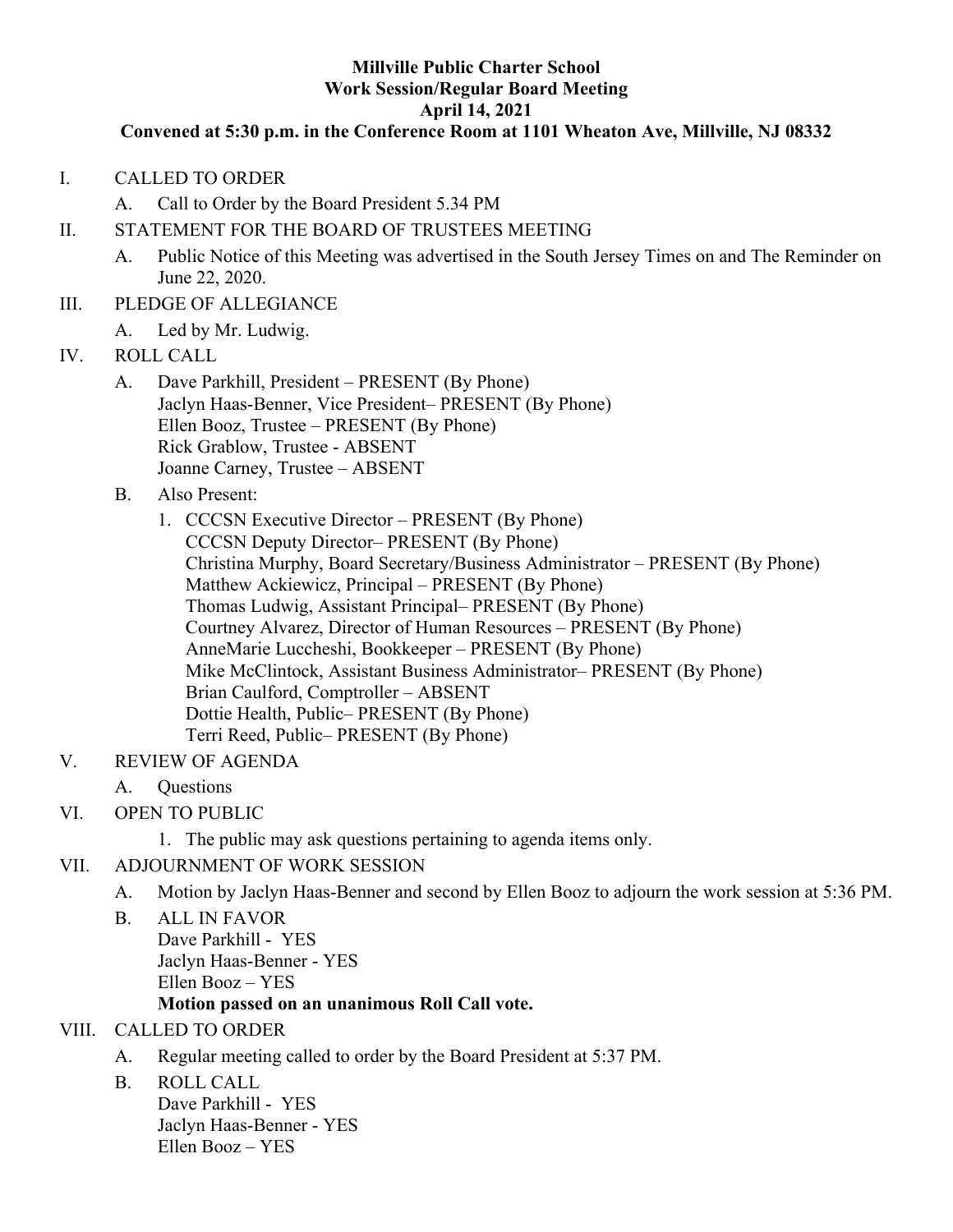## **Motion passed on an unanimous Roll Call vote.**

- IX. EXECUTIVE SESSION
	- A. Motion by Dave Parkhill and second by Ellen Booz to enter into Executive session at 5:39 PM concerning Personnel Matters - Staff renewals for FY 2021-2022.
	- B. ROLL CALL Dave Parkhill - YES Jaclyn Haas-Benner - YES Ellen Booz – YES **Motion passed on an unanimous Roll Call vote.**
	- C. Motion by Ellen Booz and second by Jaclyn Haas-Benner to return to Regular session at 5:41 PM.
	- D. ROLL CALL Dave Parkhill - YES Jaclyn Haas-Benner - YES Ellen Booz – YES **Motion passed on an unanimous Roll Call vote.**
- X. OPEN TO PUBLIC NONE
- XI. APPROVE MINUTES
	- A. Motion by Dave Pakhill and second by Jaclyn Haas-Benner to approve the Minutes of the Regular and Executive session meetings held on March 10, 2021.
	- B. ROLL CALL Dave Parkhill - YES Jaclyn Haas-Benner - YES Ellen Booz – YES **Motion passed on an unanimous Roll Call vote.**
- XII. OLD BUSINESS
- XIII. FINANCE
	- A. Motion by Ellen Booz and second by Dave Parkhill to approve items 1 through 16 under Finance.
		- 1. Recommend approval of line item transfers for the Month of March 2021. (Backup L-1)
		- 2. Recommend the approval of the Board Secretary's Reports in accordance with 18A: 17-36 and 18A: 17-9 for the month of March 2021. The Board Secretary certifies that no line item account has been over expended in violation of N.J.A.C. 6A: 23A - 16.10(c) 3 and that sufficient funds are available to meet the district's financial obligations for the remainder of the fiscal year which the board is now certifying.(Backup materials L-2)
		- 3. Recommend the approval of the Treasurer's Report in accordance with 18A: 17-36 and 18A: 17-9 for the month of March 2021. The Treasurer's Report and the Secretary's Reports are in agreement for the month of March 2021.(Backup materials L-3)
		- 4. Recommend approval of the bills as attached in the amount of \$360,731.33 (Back-up L-4)
		- 5. Recommend approval of the following payrolls (Backup L-5): March 15, 2021 - \$82,856.23 March 31, 2021 - \$87,208.45 April 15, 2021 - \$75,515.44
		- 6. Approve the Board of Education Certification pursuant to N.J.A.C. 6A:23A-16.10(c) 3, we certify that after review of the secretary's monthly financial reports (appropriations section) and upon consultation with the appropriate district officials, that to the best of our knowledge, no major account or fund has been over expended and that sufficient funds are available to meet the district's financial obligations for the remainder of the fiscal year.
		- 7. Recommend to approve the expense reclassification report for March 2021. (Back-up L-6)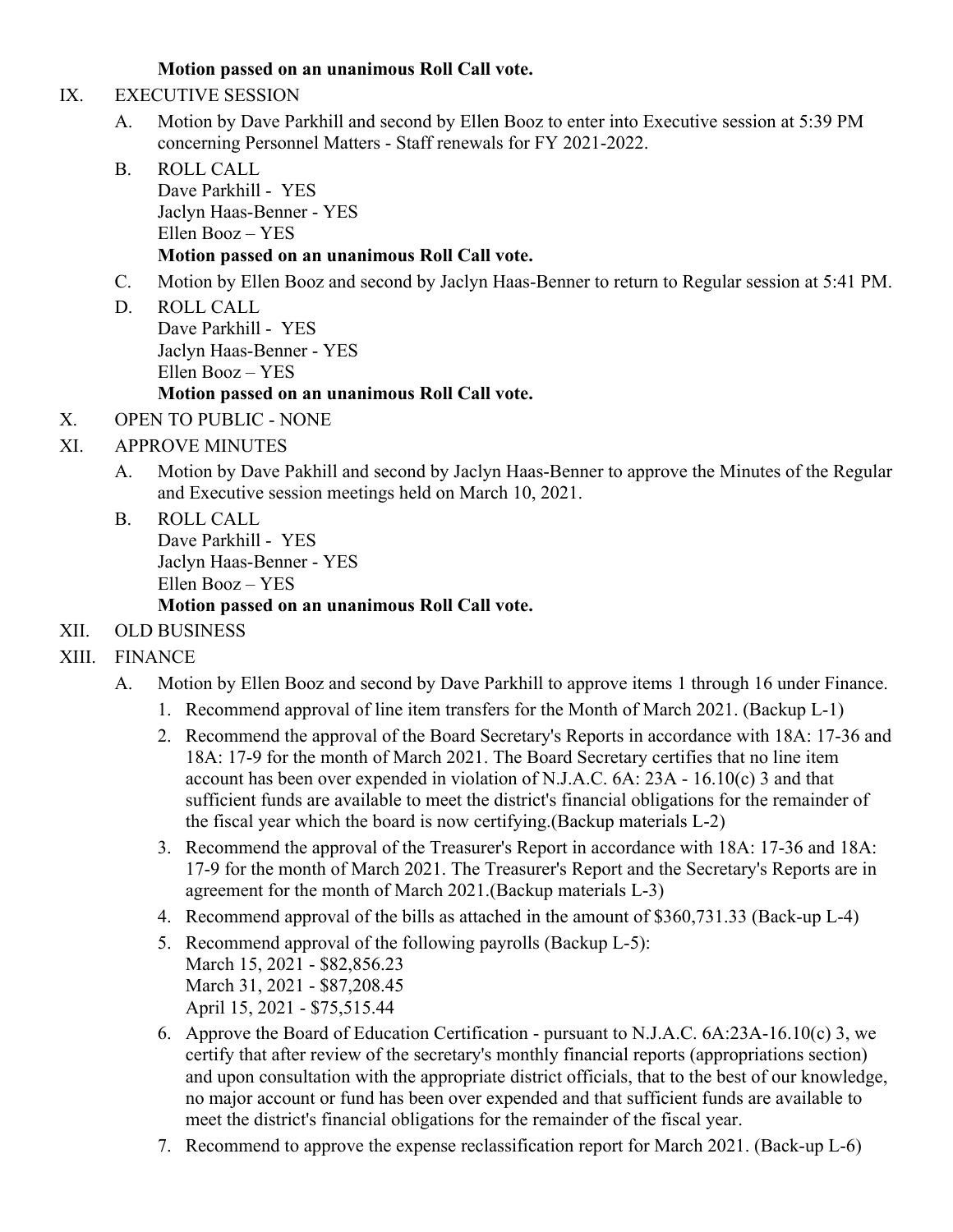- 8. To approve Tuition Reimbursement and PreApproval for Stefanie Alvarez for \$4452 (\$2226 split between VPCS, MPCS, BPCS). (Back-up L-7)
- 9. To approve new health insurance rates per plan with CCCSN and Southern Coastal HIF as attached. (Back-up L-8)
- 10. Recommend to approve student transportation reimbursement. Luis Sotomayor who resides at 7 George Street, Bridgeton, NJ 08302 (Back-up L-9)
- 11. To approve the SAIF Membership Renewal from 2021-2024 in the resolution as attached. (Back-up L-10)
- 12. To approve the appointment of the School Business Administrator as the Fund Commissioner for SAIF in the resolution as attached. (Back-up L-11)
- 13. To approve CARES budget transfers to reflect the following balances as attached. (Back-up L-13)
- 14. To approve proposal with ESS for fire inspection (Back-up L-14)
- 15. To approve amendment to IDEA application for increase in funds of \$317. (Back-up L-15)
- 16. To ratify the submission of a custodial bid for FY2022, and authorizing the Assistant Business Administrator to act on behalf of the Business Administrator as a duly authorized designee.
- B. ROLL CALL

Dave Parkhill - YES Jaclyn Haas-Benner - YES Ellen Booz – YES

#### **Motion passed on an unanimous Roll Call vote.**

- XIV. POLICY UPDATES NONE
- XV. PERSONNEL
	- A. Motion by Dave Parkhill and second by Jaclyn Haas-Benner to approve items 1 through 3 under Personnel.
		- 1. Recommend approval of the staff list and salaries for the 2020-2021 school year as attached. (Back-up PER-1)
		- 2. Recommend approval of the personnel actions as listed in the attached. (Back-up PER-2)
		- 3. Recommend approval to renew staff for the 2021-2022 school year as listed in the attached. (Back-up PER-3)
			- a. Mrs. Reed- non Renewal for performance
	- B. ROLL CALL

Dave Parkhill - YES Jaclyn Haas-Benner - YES

Ellen Booz – YES

#### **Motion passed on an unanimous Roll Call vote.**

# XVI. FACILITIES- NONE

- XVII. SCHOOL OPERATIONS
	- A. Motion by Ellen Booz and second by Jaclyn Haas-Benner to accept the Principal's reports.
		- 1. Reports as presented by Mr. Matthew Ackiewicz (Back-up SO-1)
		- 2. To approve the School Age Child Care Contract for the 2021-2022 school year between Cumberland Cape Atlantic YMCA and Vineland Public Charter School (Back-up SO-2
	- B. ROLL CALL

Dave Parkhill - YES Jaclyn Haas-Benner - YES Ellen Booz – YES **Motion passed on an unanimous Roll Call vote.**